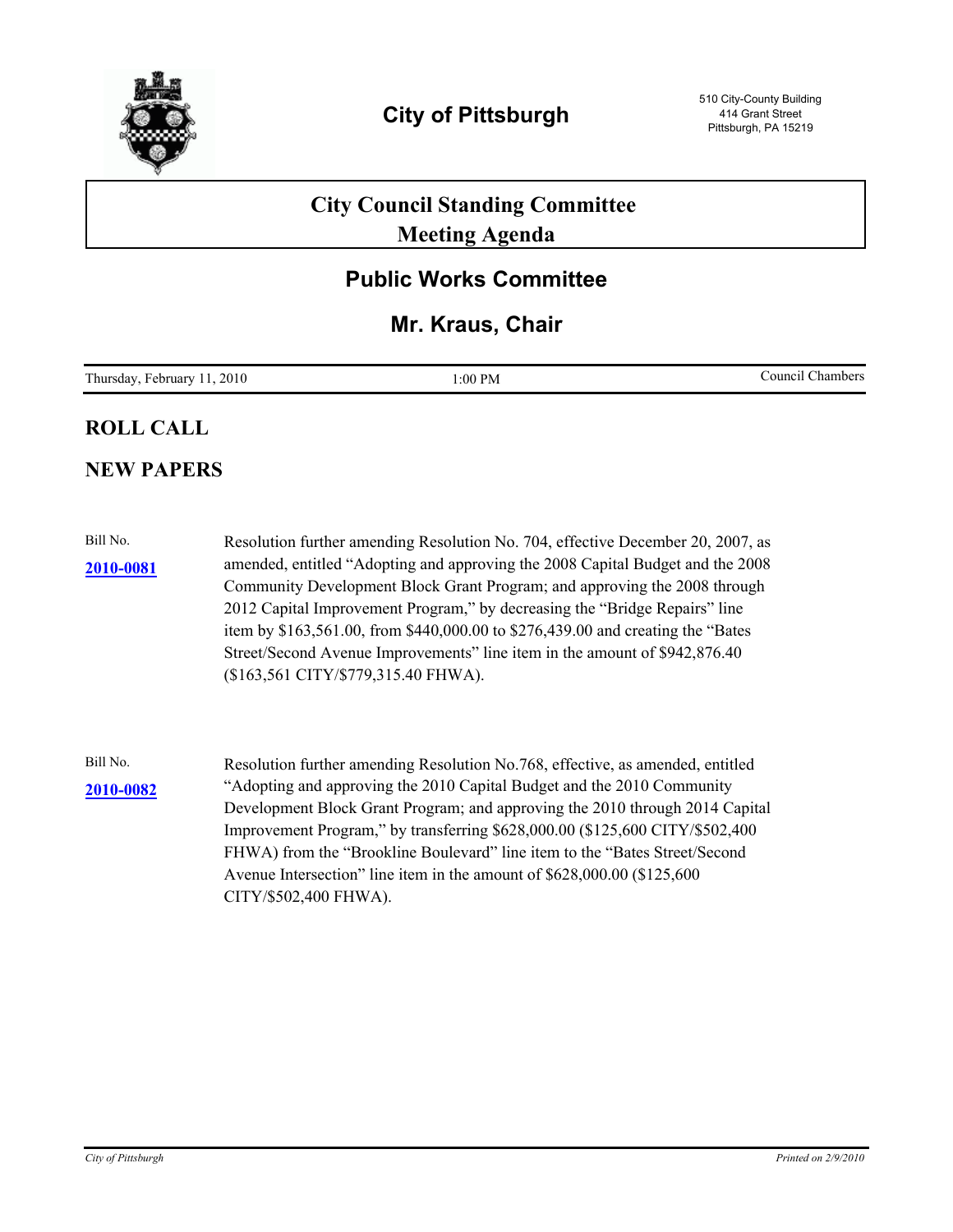| Bill No.<br>2010-0083 | Resolution providing for a Contract or Contracts, or use of existing Contracts,<br>providing for an Agreement or Agreements, or use of existing Agreements, and<br>providing for the design, repairs, maintenance, improvements, emergencies and/or<br>the purchase of materials and supplies in connection with the construction of a<br>new pedestrian bridge to replace the current trail bridge and to improve the<br>intersection of Bates Street and Second Avenue; including Construction<br>Management Services; providing for a Reimbursement Agreement or Agreements<br>with the Commonwealth of Pennsylvania, Department of Transportation; and<br>providing for the payment of the costs thereof. Cost not to exceed \$2,533,601.40. |  |
|-----------------------|--------------------------------------------------------------------------------------------------------------------------------------------------------------------------------------------------------------------------------------------------------------------------------------------------------------------------------------------------------------------------------------------------------------------------------------------------------------------------------------------------------------------------------------------------------------------------------------------------------------------------------------------------------------------------------------------------------------------------------------------------|--|
| Bill No.<br>2010-0084 | Resolution providing for a Contract or Contracts or for the use of existing<br>Contracts, providing for an Agreement or Agreements or for the use of existing<br>Agreements, and providing for the design, repairs, maintenance, improvements,<br>emergencies and/or the purchase of materials and supplies in connection with the<br>Bridge Repairs program; and further providing for the payment of the cost thereof.<br>Cost not to exceed \$400,000.00.                                                                                                                                                                                                                                                                                     |  |
| Bill No.<br>2010-0085 | Resolution providing for an Agreement or Agreements, or the use of existing<br>Agreements; providing for a Contract or Contracts, or the use of existing<br>Contracts for Construction Management and Construction Inspection Services on<br>various City projects; and further providing for a Reimbursement Agreement with<br>the Commonwealth of Pennsylvania, Department of Transportation, and providing<br>for the payment of the costs thereof. Cost not to exceed \$100,000.00.                                                                                                                                                                                                                                                          |  |
| Bill No.<br>2010-0086 | Resolution providing for a Contract or Contracts or for the use of existing<br>Contracts, providing for an Agreement or Agreements or for the use of existing<br>Agreements, and providing for the design, repairs, maintenance, improvements,<br>emergencies and/or the purchase of materials and supplies in connection with<br>Neighborhood Street Improvements; and further providing for the payment of the<br>costs thereof. Cost not to exceed \$500,000.00.                                                                                                                                                                                                                                                                              |  |
| Bill No.<br>2010-0087 | Resolution providing for an Agreement or Agreements, or the use of existing<br>Agreements, with a Consultant or Consultants, for Architectural Engineering<br>Services in connection with various City projects; and further providing for the<br>payment of the costs thereof. Cost not to exceed \$300,000.00.                                                                                                                                                                                                                                                                                                                                                                                                                                 |  |